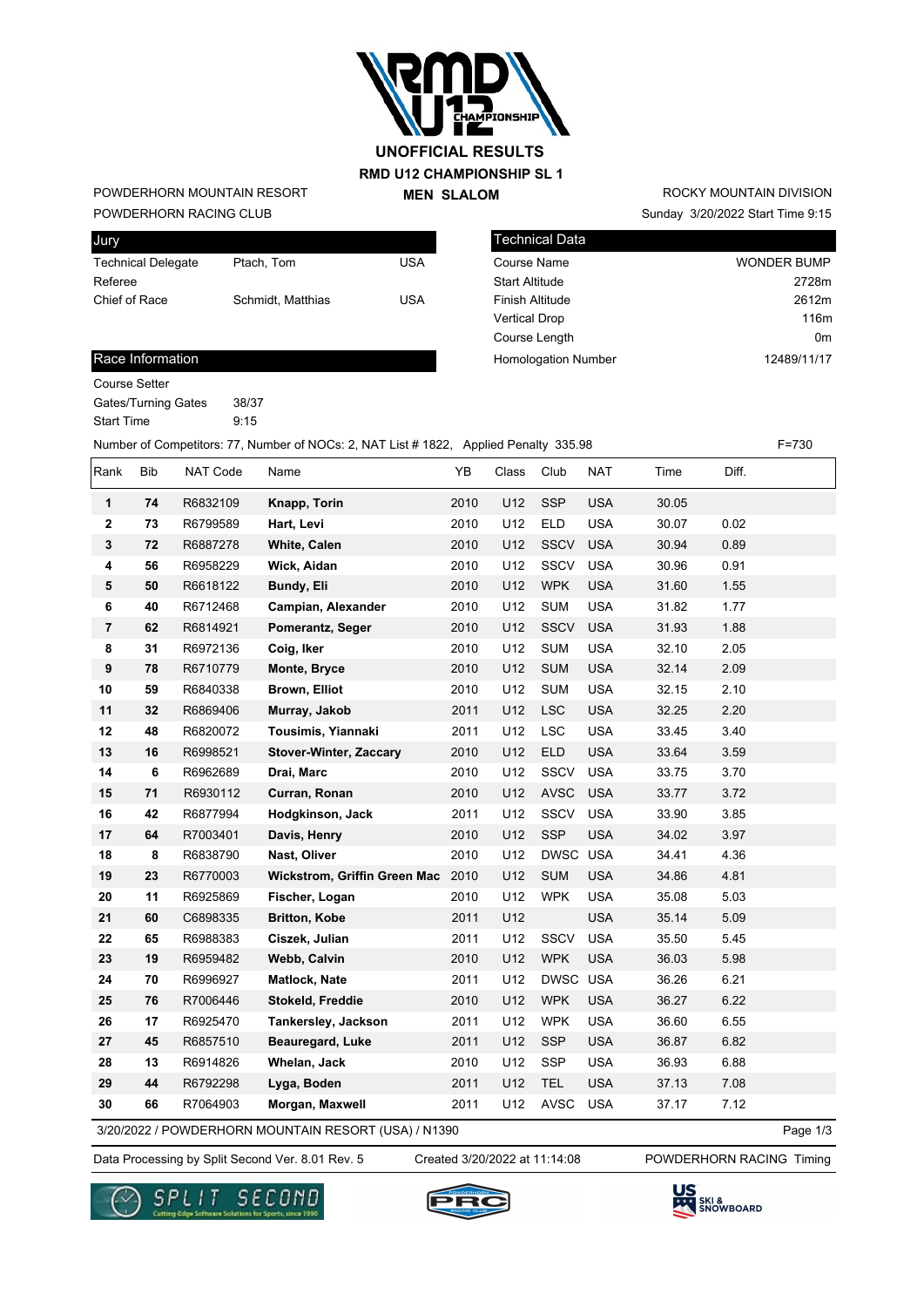# **RMD U12 CHAMPIONSHIP SL 1 MEN SLALOM UNOFFICIAL RESULTS**

POWDERHORN RACING CLUB POWDERHORN MOUNTAIN RESORT

### Sunday 3/20/2022 Start Time 9:15 ROCKY MOUNTAIN DIVISION

| Rank | <b>Bib</b>              | <b>NAT Code</b> | Name                    | YB   | Class | Club             | <b>NAT</b> | Time  | Diff. |  |
|------|-------------------------|-----------------|-------------------------|------|-------|------------------|------------|-------|-------|--|
| 31   | 3                       | R6761040        | Harman, Dylan           | 2011 | U12   | <b>FAST</b>      | <b>USA</b> | 37.71 | 7.66  |  |
|      | 77                      | R6830650        | Dumond, Felix           | 2011 | U12   | <b>ELD</b>       | <b>USA</b> | 37.71 | 7.66  |  |
| 33   | $\overline{7}$          | R6715841        | Johnson, Morgan         | 2010 | U12   | <b>TEL</b>       | <b>USA</b> | 37.83 | 7.78  |  |
| 34   | 36                      | R6920717        | Middledorf, Dillon      | 2010 | U12   | <b>SSP</b>       | <b>USA</b> | 37.98 | 7.93  |  |
| 35   | 1                       | R6794237        | Napoli, Giovanni        | 2011 | U12   | SSCV             | <b>USA</b> | 38.03 | 7.98  |  |
| 36   | 18                      | X6982113        | Stevens, James          | 2010 | U12   | <b>CBMST</b>     |            | 38.18 | 8.13  |  |
| 37   | 5                       | R7060169        | Somme, Marius           | 2011 | U12   | <b>CBMST USA</b> |            | 38.22 | 8.17  |  |
|      | 67                      | R6841698        | Spuhler, Didier         | 2011 | U12   | <b>ELD</b>       | <b>USA</b> | 38.22 | 8.17  |  |
| 39   | 34                      | R6923396        | Murphy, Luke            | 2010 | U12   | <b>PRC</b>       | <b>USA</b> | 38.49 | 8.44  |  |
| 40   | 61                      | R7059270        | Eydenberg, Graham       | 2011 | U12   | <b>AVSC</b>      | <b>USA</b> | 38.82 | 8.77  |  |
| 41   | 122                     | R6676499        | <b>Schultz, Luke</b>    | 2010 | U12   | <b>FAST</b>      | <b>USA</b> | 39.27 | 9.22  |  |
| 42   | 57                      | R7101578        | Fleming, Bretton        | 2011 | U12   | SSP              | <b>USA</b> | 39.51 | 9.46  |  |
| 43   | 51                      | R6841814        | <b>Watkins, Brendan</b> | 2011 | U12   | <b>WPK</b>       | <b>USA</b> | 39.56 | 9.51  |  |
| 44   | 21                      | R7054746        | Volk, William           | 2011 | U12   | SSP              | <b>USA</b> | 40.02 | 9.97  |  |
| 45   | 28                      | R6901894        | Guziur, Kieran          | 2011 | U12   | <b>WPK</b>       | <b>USA</b> | 40.24 | 10.19 |  |
| 46   | 25                      | R6999970        | Kutsch, Nikolas         | 2010 | U12   | <b>SUM</b>       | <b>USA</b> | 40.27 | 10.22 |  |
| 47   | 20                      | R6846922        | Lachowitzer, Zachary    | 2011 | U12   | <b>FAST</b>      | <b>USA</b> | 41.10 | 11.05 |  |
| 48   | 14                      | R7065196        | Loboda, Yaroslav        | 2011 | U12   | AVSC             | <b>USA</b> | 41.28 | 11.23 |  |
| 49   | 68                      | R6762184        | Starrett, Thacher       | 2010 | U12   | <b>ELD</b>       | <b>USA</b> | 41.78 | 11.73 |  |
| 50   | 39                      | R7071115        | Eggebraten, Soren       | 2011 | U12   | <b>CBMST USA</b> |            | 42.19 | 12.14 |  |
| 51   | 54                      | X7041372        | Perarnaud, Sebastien    | 2010 | U12   | <b>ELD</b>       |            | 42.38 | 12.33 |  |
| 52   | $\overline{\mathbf{2}}$ | R6808657        | Zukosky, Evan           | 2011 | U12   | SSP              | <b>USA</b> | 43.06 | 13.01 |  |
| 53   | 33                      | R6959935        | <b>Cummins, Jude</b>    | 2011 | U12   | <b>ELD</b>       | <b>USA</b> | 43.51 | 13.46 |  |
| 54   | 37                      | R6969887        | Peters, Alexander       | 2010 | U12   | <b>PRC</b>       | <b>USA</b> | 44.02 | 13.97 |  |
| 55   | 29                      | R6788189        | Kuehl, Liam             | 2011 | U12   | <b>FAST</b>      | <b>USA</b> | 44.68 | 14.63 |  |
| 56   | 38                      | R7060080        | Boxer, Eugene           | 2011 | U12   | <b>AVSC</b>      | <b>USA</b> | 44.82 | 14.77 |  |
| 57   | 52                      | R6865038        | Allen, Parker           | 2011 | U12   | <b>TEL</b>       | <b>USA</b> | 45.57 | 15.52 |  |
| 58   | 55                      | R6930475        | Frost, Asa              | 2010 | U12   | <b>FAST</b>      | <b>USA</b> | 46.24 | 16.19 |  |
| 59   | 41                      | R7096107        | Slosberg, Maddox        | 2010 | U12   | <b>TEL</b>       | <b>USA</b> | 46.75 | 16.70 |  |
| 60   | 4                       | R7132635        | <b>Block, Colby</b>     | 2011 | U12   | <b>CBMST USA</b> |            | 47.06 | 17.01 |  |
| 61   | 69                      | R6790580        | Arndt, Graham           | 2011 | U12   | <b>TEL</b>       | <b>USA</b> | 53.30 | 23.25 |  |

#### **NOT PERMITTED TO START**

| <b>DID NOT START: 6 competitors</b> |                                      |                         |      |                 |             |            |  |  |  |
|-------------------------------------|--------------------------------------|-------------------------|------|-----------------|-------------|------------|--|--|--|
| 35                                  | R6927964                             | Cournoyer, Shea         | 2010 | U <sub>12</sub> | SSCV        | <b>USA</b> |  |  |  |
| 124                                 | R6757531                             | Naidu, Rohan            | 2010 | U <sub>12</sub> | SSCV        | <b>USA</b> |  |  |  |
| 10                                  | R6871212                             | Mennen, Peter           | 2010 | U <sub>12</sub> | <b>SSP</b>  | <b>USA</b> |  |  |  |
| 53                                  | R6849972                             | Gregory, Nathan         | 2010 | U <sub>12</sub> | <b>SSCV</b> | <b>USA</b> |  |  |  |
| 47                                  | R6561020                             | Sinclair, Rylan         | 2010 | U <sub>12</sub> | SSCV        | <b>USA</b> |  |  |  |
| 46                                  | R6817556                             | <b>Murchison, Colin</b> | 2010 | U <sub>12</sub> | SSCV        | <b>USA</b> |  |  |  |
|                                     |                                      |                         |      |                 |             |            |  |  |  |
|                                     | <b>DID NOT FINISH: 8 competitors</b> |                         |      |                 |             |            |  |  |  |
| 30                                  | R6806793                             | Roth, Ryder             | 2011 | U <sub>12</sub> | <b>SSP</b>  | <b>USA</b> |  |  |  |
| 27                                  | R6830261                             | Dolsen, Cooper          | 2010 | U <sub>12</sub> | SSCV        | <b>USA</b> |  |  |  |

3/20/2022 / POWDERHORN MOUNTAIN RESORT (USA) / N1390

Data Processing by Split Second Ver. 8.01 Rev. 5 Created 3/20/2022 at 11:14:08 POWDERHORN RACING Timing

Created 3/20/2022 at 11:14:08

Page 2/3